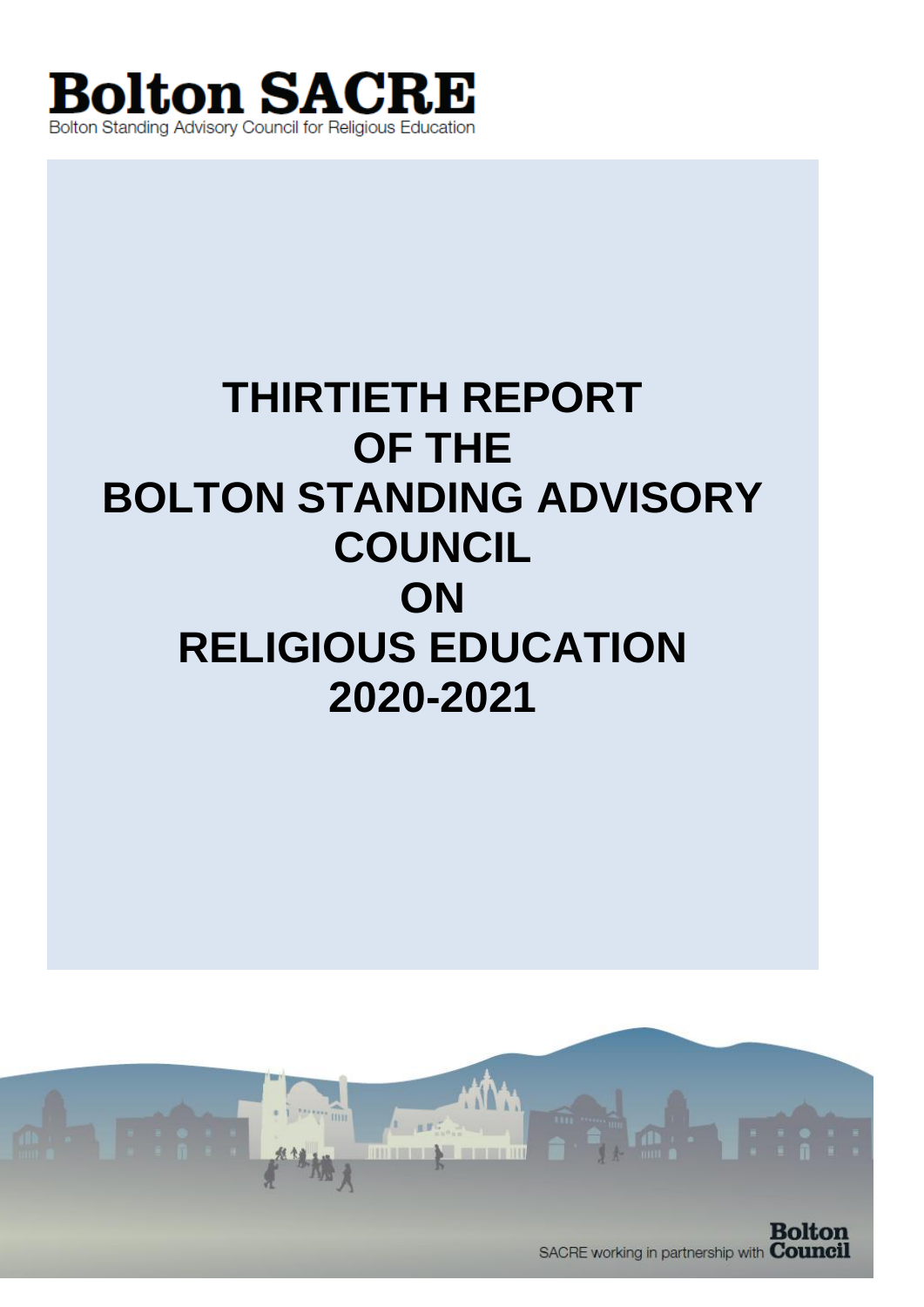#### Bolton SACRE

## Annual Report September 2020 – September 2021

**Contents** 

# **Section 1 Introduction**

- 1.1 Word from the Chair
- 1.2 SACRE Arrangements
- 1.3 Syllabus Arrangements including Agreed Syllabus Conference ( if appropriate )

# **Section 2 Religious Education: Statutory Responsibilities**

- 2.1 Locally Agreed Syllabus
- 2.2 Standards and Monitoring of RE
- 2.3 Further information including training and requests for advice.

# **Section 3 Collective Worship : Statutory Responsibilities**

- 3.1 Standards and Monitoring
- 3.2 Determinations
- 3.3Further information including training and requests for advice and complaints

# **Section 4 SACRE Links**

- 4.1 Links to National bodies
- 4.2 Links to Local groups
- 4.3 Further local involvement

# **Section 5 Bolton SACRE's Arrangements**

- 5.1 Professional and Administrative Support
- 5.2 Membership information and recruitment
- 5.3 Training and Information for SACRE members
- 5.4 Finance given to SACRE for its work

# **Section 6 Future Developments and Planning**

6.1 Developments and Planning for the coming year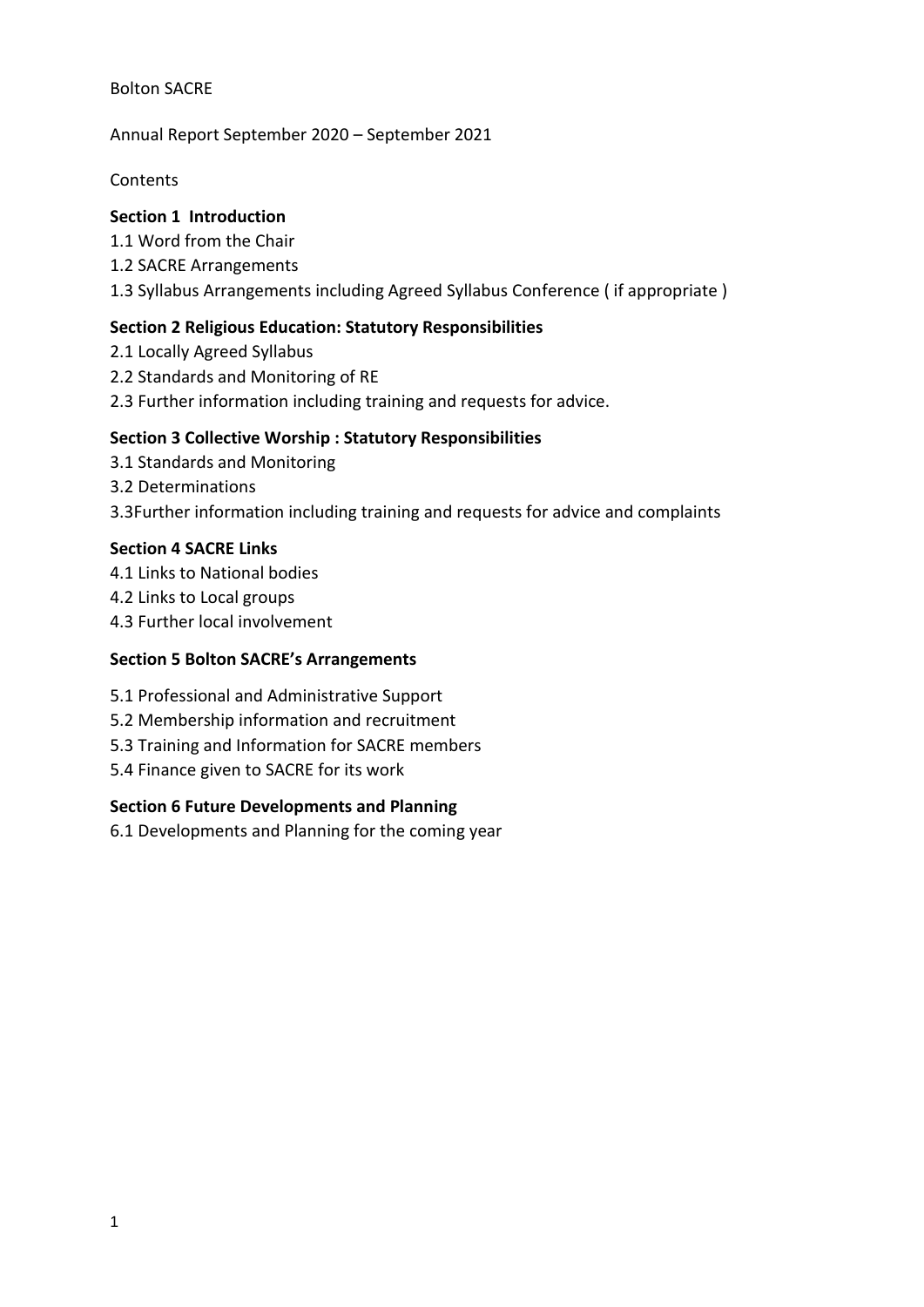# **Section 1 Introduction 1.1 Word from the Chair**

This report covers a period of time that seen unprecedented challenges in the form of a global pandemic that has affected us all not least here in Bolton. It has been an incredibly difficult time for individuals and organisations and I am immensely proud of the way that the Bolton Community has pulled together to support all our young people during this time. Schools and colleges have coped with a whole range of new challenges including developing a whole new set of skills to manage remote learning so teaching could continue when schools were closed, supporting those young people in 'exam years' where the way ahead was so unclear and offering wellbeing and mental health support to those in the Bolton family.

At the time of writing this report I have taken over as Chair of SACRE from the previous Chair Steph English who stepped down at the end of the Summer as she has moved away to start a new chapter in her life. Steph brought a tremendous positive energy to the role and she was always so keen to engage and work with others. I would like to thank her for her work, especially in such challenging times.

No one knows what the coming year will bring but Bolton SACRE are keen to offer the support needed to schools as they continue to recover and rebuild.

Cllr Kevin McKeon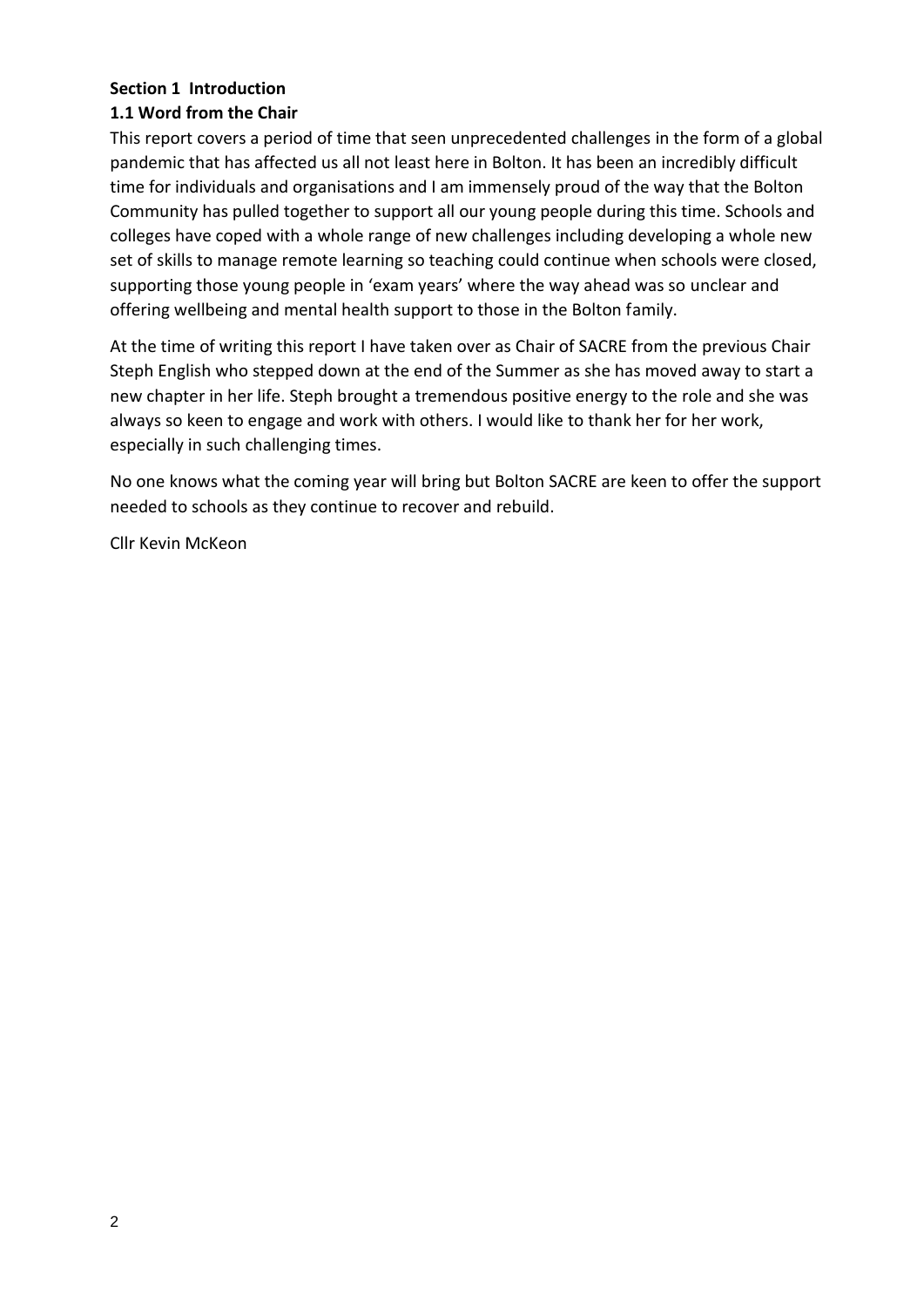## **1.2 SACRE Arrangements**

Bolton SACRE meet three times a year. During the pandemic meeting were held virtually although they are usually held at Bolton Science and Technology Centre (BSTC), Minerva Road. Bolton SACRE is made up of four committees, observers, a Local Authority representative and administrative support is provided through the Bolton Governance Clerking Service.

Committee A : Christian and Other Denominations

Committee B : Church of England

Committee C: Teacher Associations

Committee D : Local Authority

#### **1.3 Syllabus Arrangements including Agreed Syllabus Conference**

The current Bolton Agreed Syllabus was launched in 2020 and is due for review in 2025. There is currently no Agreed Syllabus Conference in place. The syllabus was created by SACRE and approved by Bolton Council. SACRE secured the services of RE Today who developed the materials and provided the support and training at the time of the launch.

The syllabus is used by all maintained schools and those Academies and Voluntary Controlled Schools that have made a choice to use it.

#### **Section 2 Religious Education: Statutory Responsibilities**

#### **2.1 Locally Agreed Syllabus**

The syllabus has been in place for two years. In light of the pandemic, schools were encouraged to implement the syllabus at a pace that was right for their school over the course of the year 2020-2021. The syllabus links clearly to Understanding Christianity and as a resource it supports the teaching of the Christianity units in the syllabus. Schools can choose not to use this and will be able to deliver the syllabus fully without it. However, SACRE has funded, and will continue to fund the training and resource for any school wishing to use Understanding Christianity.

In addition, SACRE have also purchased a copy of Picturing Islam for every school and RE Today has Schemes of Work linked to the syllabus that schools can purchase.

## **2.2 Standards and Monitoring of RE**

As part of the action plan for the coming year SACRE are going to look at ways of monitoring RE in Bolton. At the end of the next academic year SACRE should also have access to external examination results at GCSE and A-Level.

#### **2.3 Further information including training and requests for advice.**

Georgina Ryding (Vice Chair of SACRE) is funded by SACRE (approximately 8 days per school year) to provide training and support for schools. This has included visiting individual schools, working with subject leaders and leading staff meetings.

There is a clear and continuing need for support for schools implementing the syllabus and so Bolton SACRE are looking to draw together a small team of Leading Teachers in the coming year to support school further.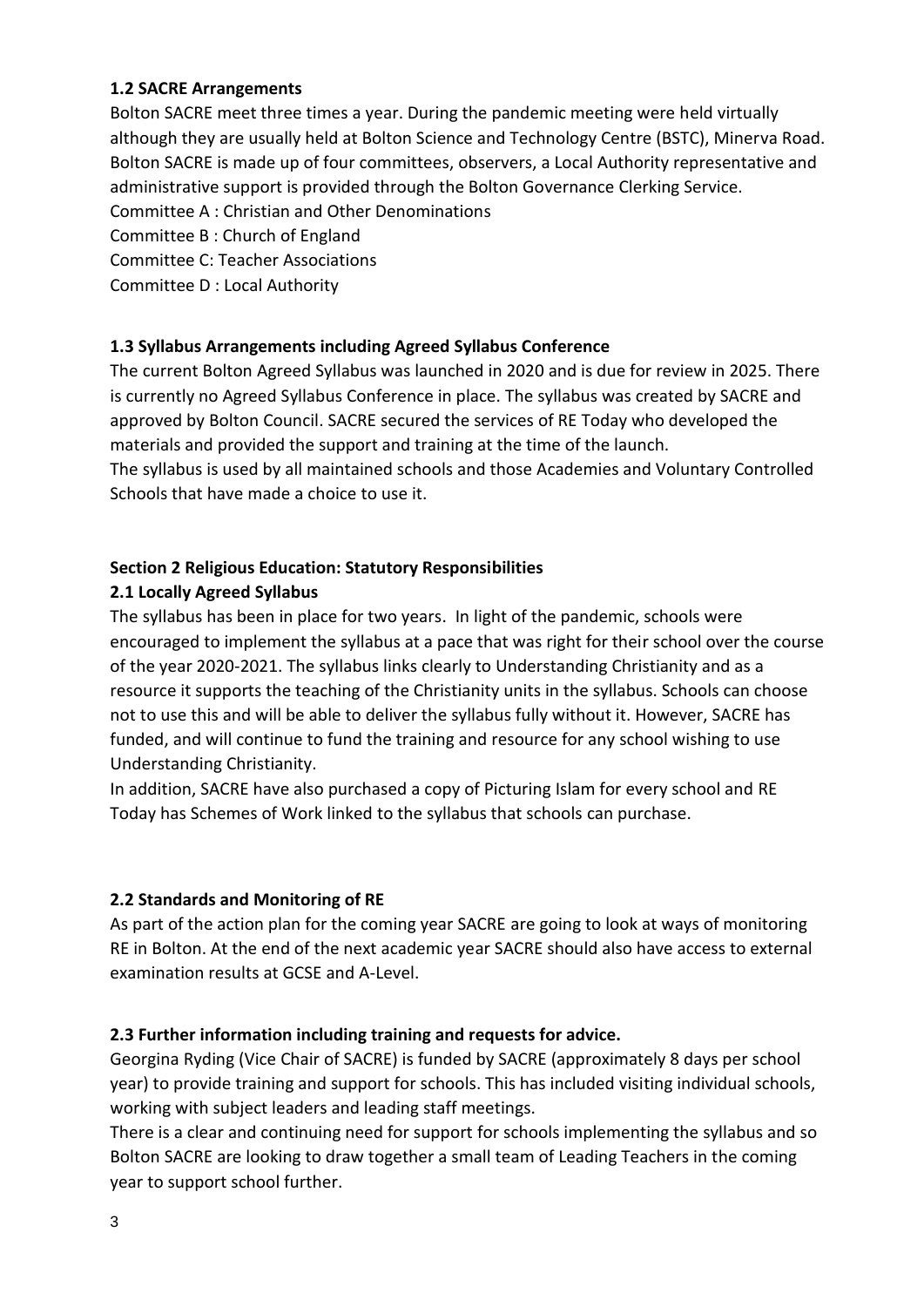## **Section 3 Collective Worship : Statutory Responsibilities**

3.1 Standards and Monitoring

As part of the action plan for the coming year SACRE are going to explore ways to monitor Collective Worship.

# **3.2 Determinations**

There is currently one determination in Bolton. This was sought and approved in March 2018 and is due for renewal in March 2023.

# **3.3Further information including training and requests for advice and complaints**

Bolton SACRE have not received any other requests for advice or complaints.

## **Section 4 SACRE Links**

# **4.1 Links to National bodies**

Bolton SACRE is a member of NASACRE and makes use of the advice and guidance they provide.

# **4.2 Links to Local groups**

Bolton SACRE is also a member of the North North West (NNW) SACRE Hub, which brings together SACRE's from across the North West to share ideas and issues. The group did not meet during the pandemic.

# **4.3 Further local involvement**

Bolton SACRE supports the work of organisations promoting cohesion and understanding across the borough. Recently this has included promoting events organised by Bolton Christian Cohesion and circulating flyers regarding Anti Semitism.

Individual SACRE members have had a great deal of involvement in developing educational resources around climate change and environmental issues. SACRE have explored how these feed into the Locally Agreed Syllabus.

# **Section 5 Bolton SACRE's Arrangements**

# **5.1 Professional and Administrative Support**

Support is provided by Bolton Governance Services, funded through the SACRE budget. This includes support for meetings, membership, Freedom of information requests and general enquiries.

## **5.2 Membership information and recruitment**

Committee A : Christian and Other Denomination – 13 members, 5 vacancies Committee B : Church of England – 4 members , 1 vacancy Committee C: Teacher Associations – 6 members , 5 vacancies Committee D : Local Authority – 5 members, 0 vacancies